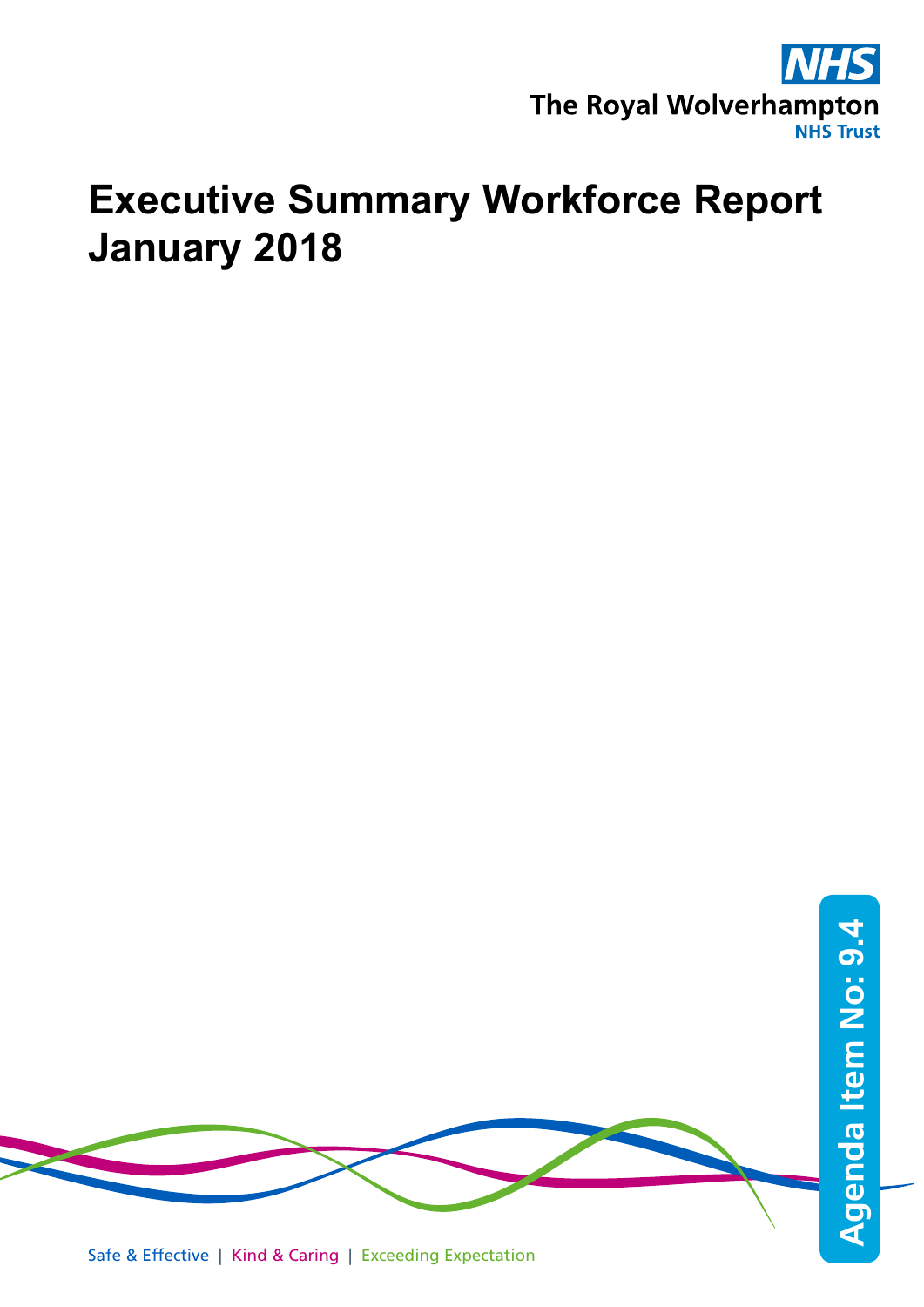## The Royal Wolverhampton MHS



**NHS Trust** 

|                                     | <b>Trust Board Report</b>                                                                                                                                                                                                                                                                                                                                                                                                                                                                                                                                                                                                                                                                                                                                                                                                           |
|-------------------------------------|-------------------------------------------------------------------------------------------------------------------------------------------------------------------------------------------------------------------------------------------------------------------------------------------------------------------------------------------------------------------------------------------------------------------------------------------------------------------------------------------------------------------------------------------------------------------------------------------------------------------------------------------------------------------------------------------------------------------------------------------------------------------------------------------------------------------------------------|
| <b>Meeting Date:</b>                | 29 <sup>th</sup> January 2018                                                                                                                                                                                                                                                                                                                                                                                                                                                                                                                                                                                                                                                                                                                                                                                                       |
| Title:                              | <b>Executive Summary Workforce Report</b>                                                                                                                                                                                                                                                                                                                                                                                                                                                                                                                                                                                                                                                                                                                                                                                           |
| <b>Executive</b><br><b>Summary:</b> | This report provides updates on progress on the delivery of the People and<br>Organisation Development Strategy 2016 - 2020, and specifically:<br>1. Engagement & Culture<br>2. Future Workforce<br><b>Nursing Workforce Summary</b><br><b>Medical Workforce Summary</b><br>3. Organisation Development<br>4. Workforce Intelligence and Planning<br>5. Underpinning Workforce Assurance<br>This report provides an update on the actions completed in the delivery of<br>the People and Organisation Development Strategy and provides an update<br>on metrics to provide the Board with assurance relating to the Strategy and<br>the mitigation of risks relating to Board Assurance Framework - Strategic<br>Risk 1. The Workforce and Organisation Development Committee also<br>receive regular reports on Workforce Metrics. |
| <b>Report of:</b>                   | Alan Duffell - Director of Workforce                                                                                                                                                                                                                                                                                                                                                                                                                                                                                                                                                                                                                                                                                                                                                                                                |
| <b>Action</b><br><b>Requested:</b>  | <b>Receive and note</b>                                                                                                                                                                                                                                                                                                                                                                                                                                                                                                                                                                                                                                                                                                                                                                                                             |
| For the attention<br>of the Board   | The report provides an update on activity to reach Trust targets on the<br>Workforce Metrics measuring the delivery of the People and Organisation<br>Development Strategy 2016 - 2020                                                                                                                                                                                                                                                                                                                                                                                                                                                                                                                                                                                                                                              |
| <b>Assure</b>                       | Actions on Recruitment, Retention and Engagement to mitigate SR1 on<br>Board Assurance Framework.                                                                                                                                                                                                                                                                                                                                                                                                                                                                                                                                                                                                                                                                                                                                   |
| <b>Advise</b>                       | Progress on delivery of the actions within the People and Organisation<br>$\bullet$<br>Development Strategy 2016 - 2020 to support with the approach to OD.                                                                                                                                                                                                                                                                                                                                                                                                                                                                                                                                                                                                                                                                         |
| <b>Alert</b>                        | Items of immediate and pressing concern relating to workforce metrics<br>٠<br>are highlighted within the report and attributed a red rating for board<br>attention.<br>The Trust performance on 12 month rolling sickness absence against<br>$\bullet$<br>target is red rated.<br>The December starter/leaver variance against target is red rated.                                                                                                                                                                                                                                                                                                                                                                                                                                                                                 |
| Author + Contact<br><b>Details:</b> | Catherine Griffiths, Deputy Director of HR<br>Tel 01902 695430<br>Email Catherine.Griffiths7@nhs.net                                                                                                                                                                                                                                                                                                                                                                                                                                                                                                                                                                                                                                                                                                                                |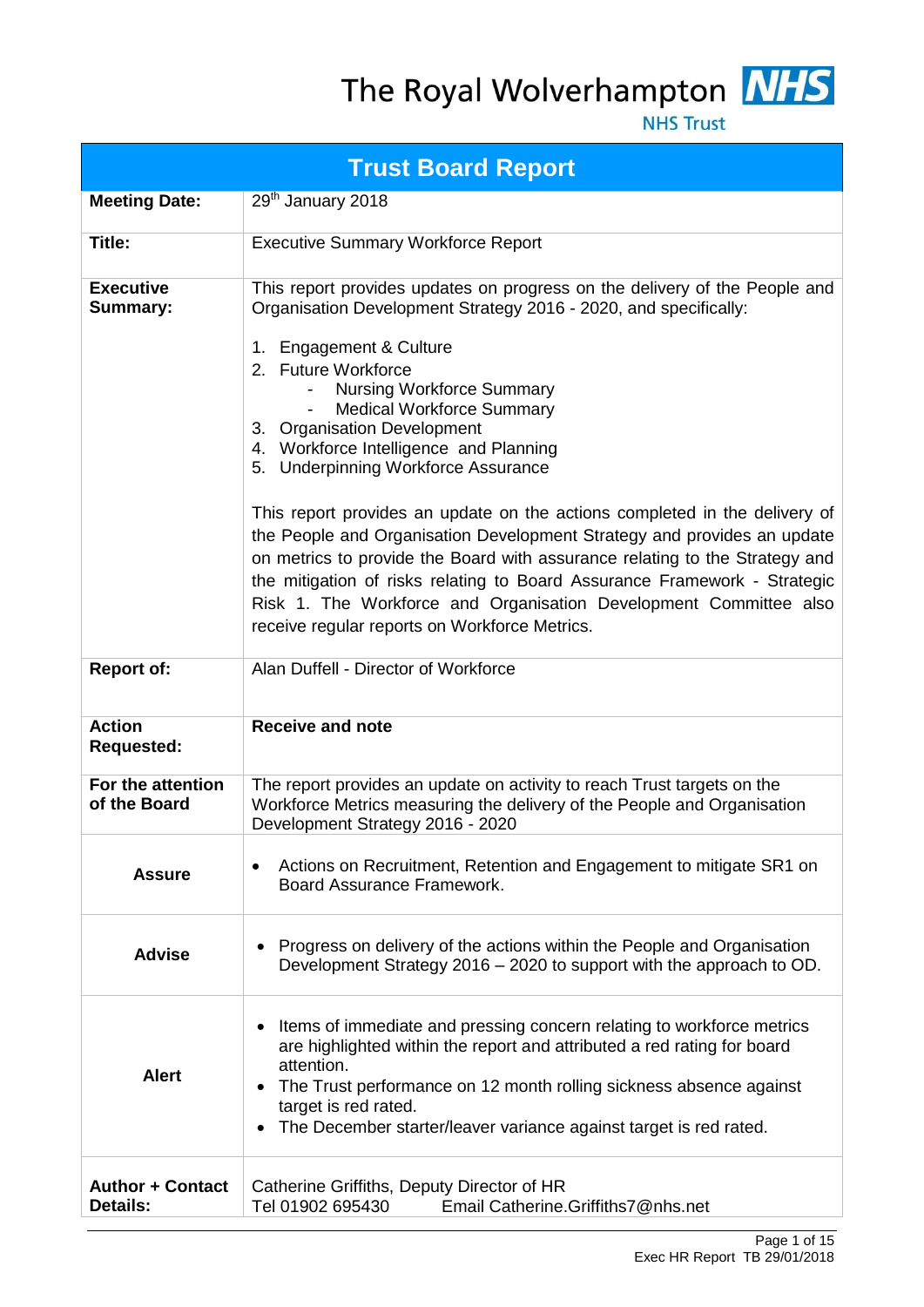| <b>Links to Trust</b><br><b>Strategic</b><br><b>Objectives</b> | 4. Attract, retain and develop our staff, and improve employee engagement.<br>6. Be in the top 25% of all key performance indicators.                                                                                                                                                                                                                       |
|----------------------------------------------------------------|-------------------------------------------------------------------------------------------------------------------------------------------------------------------------------------------------------------------------------------------------------------------------------------------------------------------------------------------------------------|
| <b>Resource</b><br>Implications:                               | <b>NONE</b>                                                                                                                                                                                                                                                                                                                                                 |
| <b>CQC Domains</b>                                             | Well-led: the leadership, management and governance of the organisation make sure it's<br>providing high-quality care that's based around individual needs, that it encourages learning<br>and innovation, and that it promotes an open and fair culture.                                                                                                   |
| <b>Equality and</b><br><b>Diversity Impact</b>                 | The Trust Approach to Equality, Diversity and Inclusion addresses actions for WRES, EDS2<br>and WDES and the Trust approach to EDI and the provisions of the Equality Act 2010 as part<br>of the People and Organisation Development Strategy 2016-2020.                                                                                                    |
| <b>Risks: BAF/TRR</b>                                          | BAF Strategic Risk 1 - Workforce                                                                                                                                                                                                                                                                                                                            |
| <b>Risk: Appetite</b>                                          | The report seeks to provide Board Assurance and to decrease the Workforce<br>Risks within the Trust.                                                                                                                                                                                                                                                        |
| <b>Public or Private:</b>                                      | <b>PUBLIC</b>                                                                                                                                                                                                                                                                                                                                               |
| <b>Other formal</b><br>bodies involved:                        | Workforce & Organisational Committee (WODC)                                                                                                                                                                                                                                                                                                                 |
| <b>References</b>                                              | NONE - National Workforce Strategy currently in consultation phase.                                                                                                                                                                                                                                                                                         |
| <b>NHS</b><br><b>Constitution:</b>                             | In determining this matter, the Board should have regard to the Core<br>principles contained in the Constitution of:<br>Equality of treatment and access to services<br>High standards of excellence and professionalism<br>Service user preferences<br>Cross community working<br><b>Best Value</b><br>Accountability through local influence and scrutiny |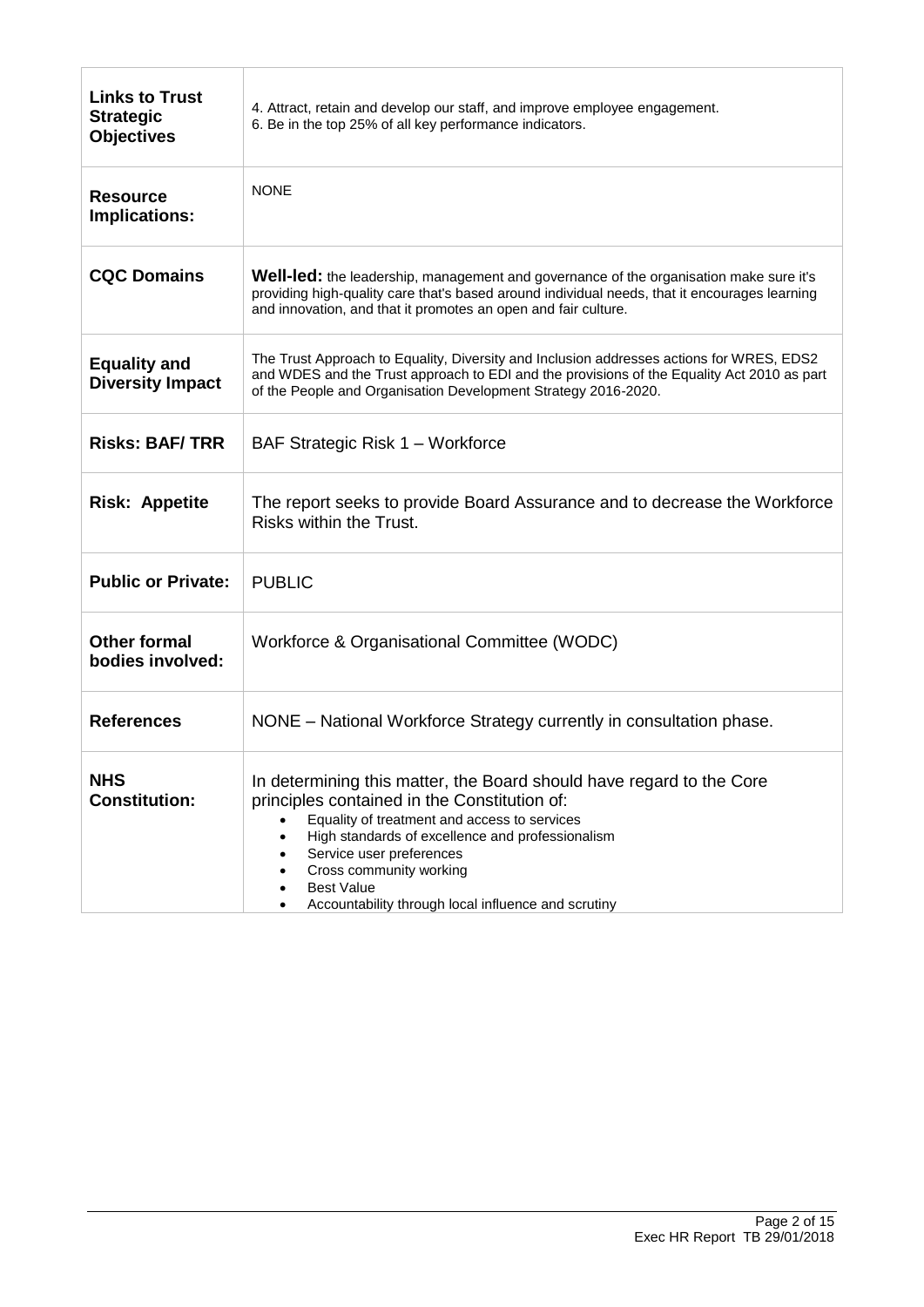|                        | <b>Report Details</b>                                                                                                                                                                                                                                                                                                                                                                                                                                                                                                                                                                                                          |
|------------------------|--------------------------------------------------------------------------------------------------------------------------------------------------------------------------------------------------------------------------------------------------------------------------------------------------------------------------------------------------------------------------------------------------------------------------------------------------------------------------------------------------------------------------------------------------------------------------------------------------------------------------------|
|                        | People and Organisation Development Strategy                                                                                                                                                                                                                                                                                                                                                                                                                                                                                                                                                                                   |
|                        | 2016-2020                                                                                                                                                                                                                                                                                                                                                                                                                                                                                                                                                                                                                      |
|                        | Summary                                                                                                                                                                                                                                                                                                                                                                                                                                                                                                                                                                                                                        |
|                        | The People and Organisation Development Strategy $2016 - 2020$ sets out the framework<br>for the effective management of resources and reporting on outcomes achieved and<br>metrics aims to assure the Trust Board and Trust Management Committee that action is<br>being taken to mitigate strategic risk one on the Board Assurance Framework.                                                                                                                                                                                                                                                                              |
| $\mathbf{1}$           | Equality<br>& Diversity                                                                                                                                                                                                                                                                                                                                                                                                                                                                                                                                                                                                        |
|                        | Engagement<br>Recognition<br><b>Employee Relations</b><br>& Reward<br>& Retention                                                                                                                                                                                                                                                                                                                                                                                                                                                                                                                                              |
|                        | and Culture<br>Leadership, Engagement &                                                                                                                                                                                                                                                                                                                                                                                                                                                                                                                                                                                        |
| 1.1                    | Continuous improvement<br><b>Equality, Diversity and Inclusion</b>                                                                                                                                                                                                                                                                                                                                                                                                                                                                                                                                                             |
|                        |                                                                                                                                                                                                                                                                                                                                                                                                                                                                                                                                                                                                                                |
| 1.1.<br>1              | The Trust is the first in the West Midlands to pledge its support for "Step Into Health" and<br>will use the logo below on advertising to signal and promote this. Step into Health is a first<br>access pathway from the military into the numerous career opportunities available within<br>the NHS and is supported by his Royal Highness the Duke of Cambridge's Charity The<br>Royal Foundation.                                                                                                                                                                                                                          |
|                        | Around 50 health trusts nationally have joined the pilot programme, which has so far<br>helped personnel from across all ranks and branches of the military, from combat infantry<br>soldiers to a Royal Navy Commodore. Vacancies filled in the NHS include a number of<br>clinical and non-clinical jobs, ranging from ambulance staff to operating practitioners and<br>porters to departmental directors. The scheme has spread across every type of NHS<br>provider – acute, community, mental health, ambulance services, and a number of<br>community interest companies (CICs) and commissioning support units (CSUs). |
|                        | <b>INTO</b><br><b>HEALTH</b>                                                                                                                                                                                                                                                                                                                                                                                                                                                                                                                                                                                                   |
| 1.1.<br>$\overline{2}$ | Following on from the Trust's Equality, Diversity and Inclusion Conference in December, a<br>number of EDI events have been planned and delivered during January including a World<br>Religions Event held on 17th January 2018 and a Financial Health Roadshow on 18th<br>January 2018.                                                                                                                                                                                                                                                                                                                                       |
| 1.1.<br>3              | The work to establish 'Employee Voice Networks' was initiated in January 2018 with staff<br>showing interest in establishing a Black and Ethnic Minority Network, Disability Network<br>and Male Nurse Discussion Group. The frameworks are in place now to support self-<br>managing staff groups with the aim of increasing employee engagement levels within the<br>Trust.                                                                                                                                                                                                                                                  |
|                        |                                                                                                                                                                                                                                                                                                                                                                                                                                                                                                                                                                                                                                |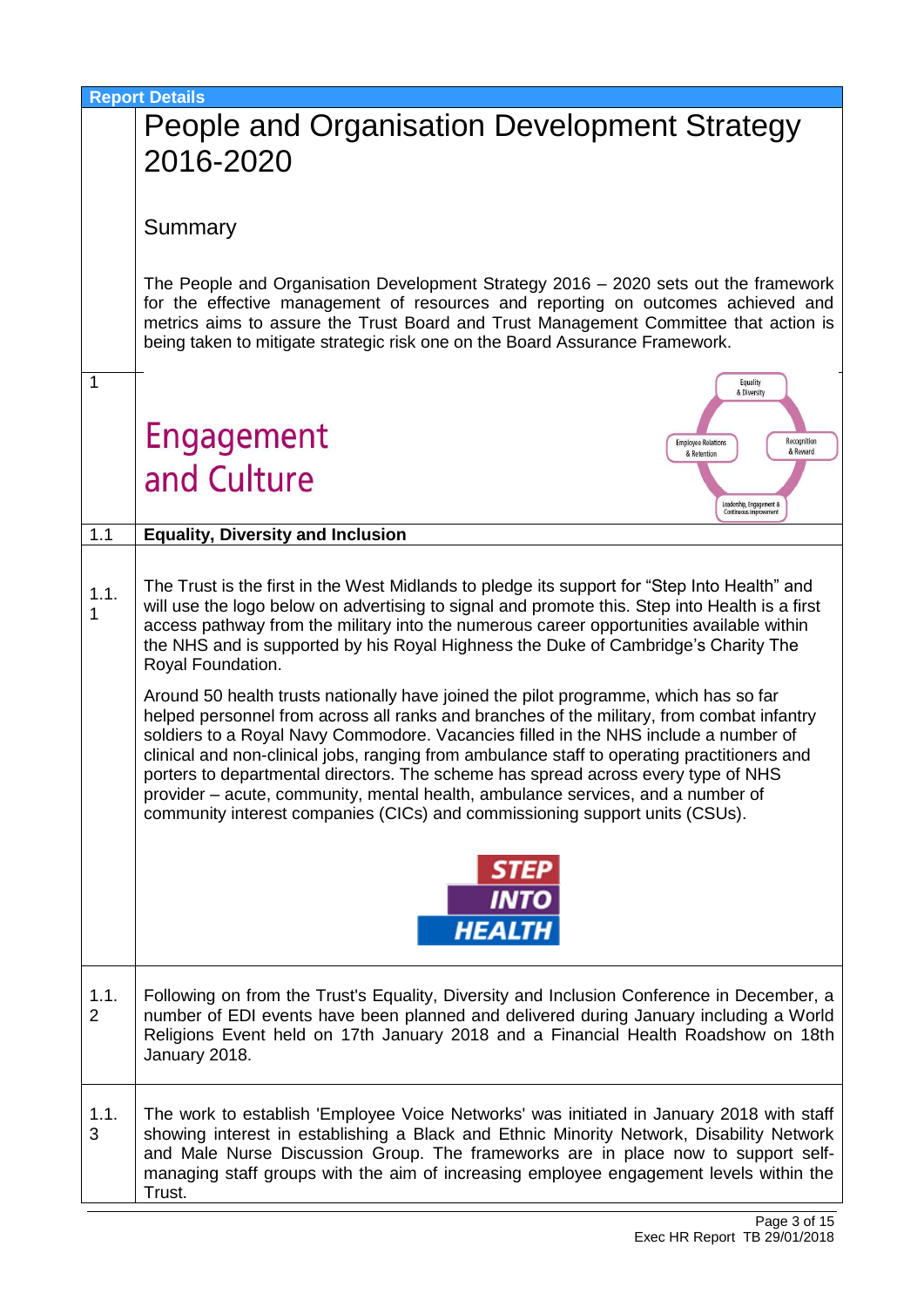| 1.2                    | <b>Recognition and Reward</b>                                                                                                                                                                                                                                                                                                                                                                                          |  |  |  |
|------------------------|------------------------------------------------------------------------------------------------------------------------------------------------------------------------------------------------------------------------------------------------------------------------------------------------------------------------------------------------------------------------------------------------------------------------|--|--|--|
| 1.2.<br>1              | The approach to recognition and reward is being refreshed with plans for procuring a new<br>Staff Benefits portal in the new financial year and launching a new approach to employee<br>recognition.                                                                                                                                                                                                                   |  |  |  |
| 1.3                    | <b>Employee Relations and Retention</b>                                                                                                                                                                                                                                                                                                                                                                                |  |  |  |
| 1.3.<br>1              | The Cultural Ambassador programme will be launched within the Trust in April 2018<br>following an extensive training programme for those interested in becoming a cultural<br>ambassadors and supporting the scheme which was designed to identify and address<br>potential cultural bias within the disciplinary process.                                                                                             |  |  |  |
| 1.3.<br>$\overline{2}$ | The Prevention of Bullying and Harassment policy has been updated and will be replaced<br>by a new Dignity at Work policy - a comprehensive training programme will support<br>implementation aimed at encouraging respect for all at work.                                                                                                                                                                            |  |  |  |
| 1.3.<br>3              | The Grievance policy has been updated and will be replaced by the new Conflict<br>Resolution policy - a comprehensive training programme will support implementation aimed<br>at resolving potential conflict informally and at the earliest opportunity.                                                                                                                                                              |  |  |  |
| 1.3.<br>4              | The Attract and Retain Steering group focussed on retention this month. Previous work on<br>monitoring reasons for leaving indicated that work life balance was one of the key reasons<br>for staff leaving the Trust. The exit interview form is available on the intranet however is not<br>well used currently - a further targeted exercise is being completed during the month to<br>gather further intelligence. |  |  |  |
| $\overline{2}$         | Employer Branding.<br><b>Attraction, Recruitment</b><br>& Retention<br><b>Future</b><br>Career Pathways &<br><b>Apprentices &amp; Graduates</b><br><b>Succession Planning</b><br>Workforce<br>Best Start &<br><b>Education Pathways</b><br><b>Organisational Resourcing and Vacancy Position</b>                                                                                                                       |  |  |  |
| 2.1.                   | Advertising Summary - NHS Jobs At 31 <sup>st</sup> December 2017                                                                                                                                                                                                                                                                                                                                                       |  |  |  |
|                        | A total of 87 vacancies were advertised in December, most 27 related to Administrative and<br>Clerical Roles, 26 related to Nursing and Midwifery Roles (15 of which are on-going adverts<br>for Band 5 jobs) and 8 related to Medical and Dental.<br>A total of 80 offers were completed 51 of which related to external candidates, the                                                                              |  |  |  |
|                        | remainder were internal.<br>There has been an increase in the number of Nurse Vacancies open across the Trust from<br>173.23 to 184.67 WTE. The main hot spots for Nursing roles continue to be in the areas of<br>Paediatrics, Stroke, and Orthopaedics.                                                                                                                                                              |  |  |  |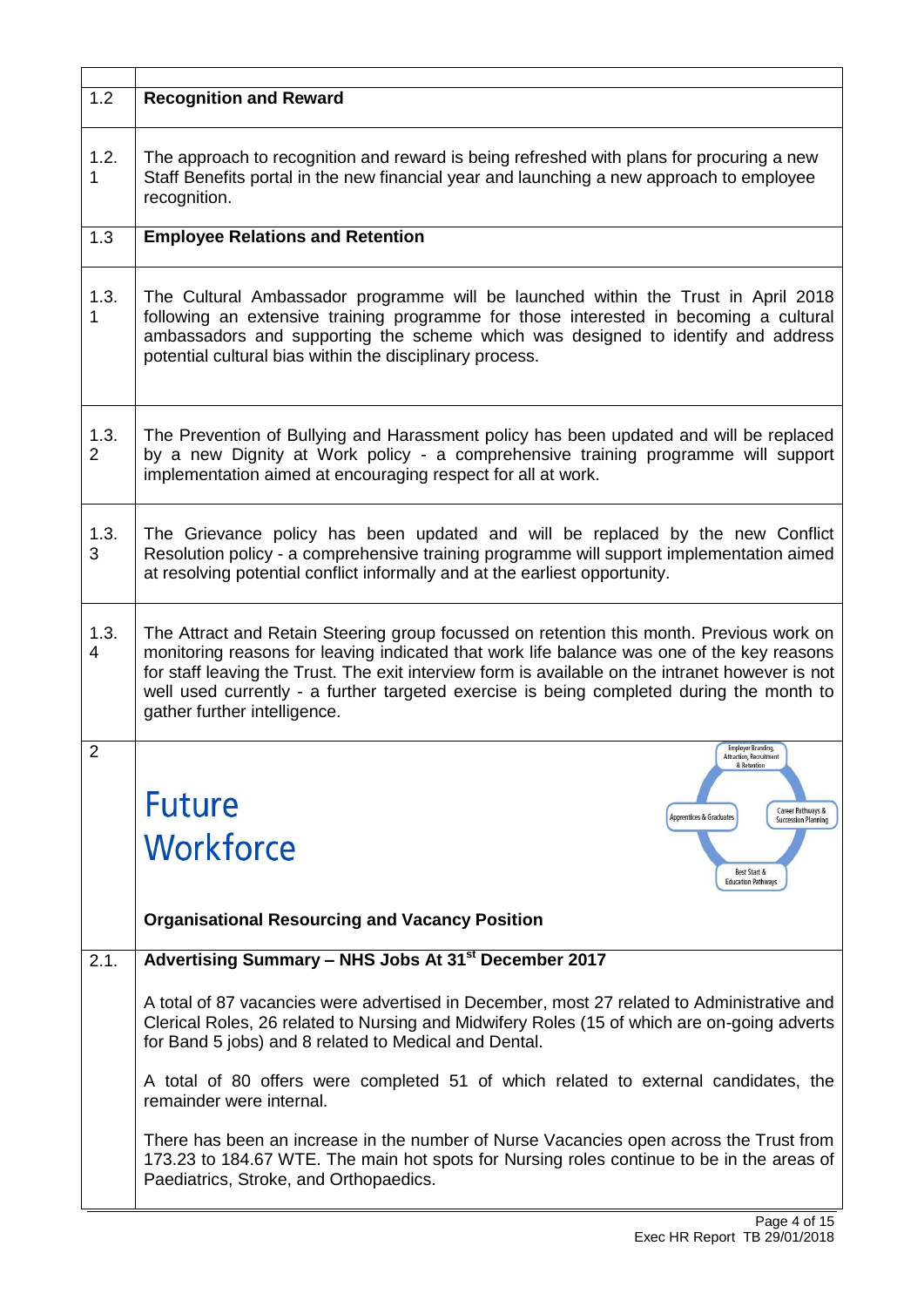|     | Refer to Appendix 1 for summary of current unfilled vacancies.                                                                                                                                                                                                                                                                                        |
|-----|-------------------------------------------------------------------------------------------------------------------------------------------------------------------------------------------------------------------------------------------------------------------------------------------------------------------------------------------------------|
|     |                                                                                                                                                                                                                                                                                                                                                       |
| 2.2 | <b>Future Promotion and Attraction activity</b>                                                                                                                                                                                                                                                                                                       |
|     | • A Open Day Recruitment event held on $16th$ January was well attended and resulted<br>in 6 offers being made (4 offers, 1 bank, 1 internal transfer opportunity) and a<br>further event is planned for $27th$ January at the WMI aimed at promoting<br>opportunities within the new Stroke Unit.                                                    |
|     | The communications team have been supporting promotional activities with proactive<br>promotion via social media platforms.                                                                                                                                                                                                                           |
| 2.3 | <b>International Recruitment</b>                                                                                                                                                                                                                                                                                                                      |
|     | The remaining 4 Philippine nurses arrived $w/c$ 8 <sup>th</sup> January 2018, this takes the number in<br>post to 54 and completes the Philippine campaign.                                                                                                                                                                                           |
| 2.4 | <b>Temporary Staff Bank</b>                                                                                                                                                                                                                                                                                                                           |
|     | The December 2017 figures are showing a slight increase in the number of requests for<br>unqualified shifts compared with November. There is a corresponding reduction in the<br>number of qualified shifts requested over the past 2 months. Hots spots are in ED, AMU,<br>ICCU, A23 and A9 which is consistent with responding to winter pressures. |
| 2.5 | <b>Recruitment to Temporary Bank</b>                                                                                                                                                                                                                                                                                                                  |
|     | Following interviews held on $4th$ January 15 candidates have been appointed to the<br>administrative bank subject to completion of pre-employment checks. Further interviews<br>are due to take place on Friday 12 <sup>th</sup> January 2018.                                                                                                       |
| 2.6 | <b>Health Roster - Performance Update</b>                                                                                                                                                                                                                                                                                                             |
|     | <b>Unused Hours</b><br>The number of unused hours for all the rostered units are now within agreed thresholds<br>and rated green with the exception of one unit which is amber rated. The amber rating is<br>acceptable and indicates number of unused hours is within mid to max range.                                                              |
|     | <b>Roster Approval Lead Time</b><br>There has been a vast improvement in this metric with 40% of units fully approving rosters<br>on or before the deadline this time compared to 7.69% of units during the last reporting<br>period.                                                                                                                 |
|     | <b>Additional Duties</b><br>There has been a slight increase (6.21%) in the number of additional duties created this<br>month with an additional 788.4 hours defined as relating to either high acuity or specialling.<br>The figures still represents an improvement on the previous year-end figures.                                               |
|     | A planned skill mix review is scheduled to take place for In-patient units and this may<br>impact on the creation of additional duties as the existing template will not accommodate<br>the demand for example in ASU.                                                                                                                                |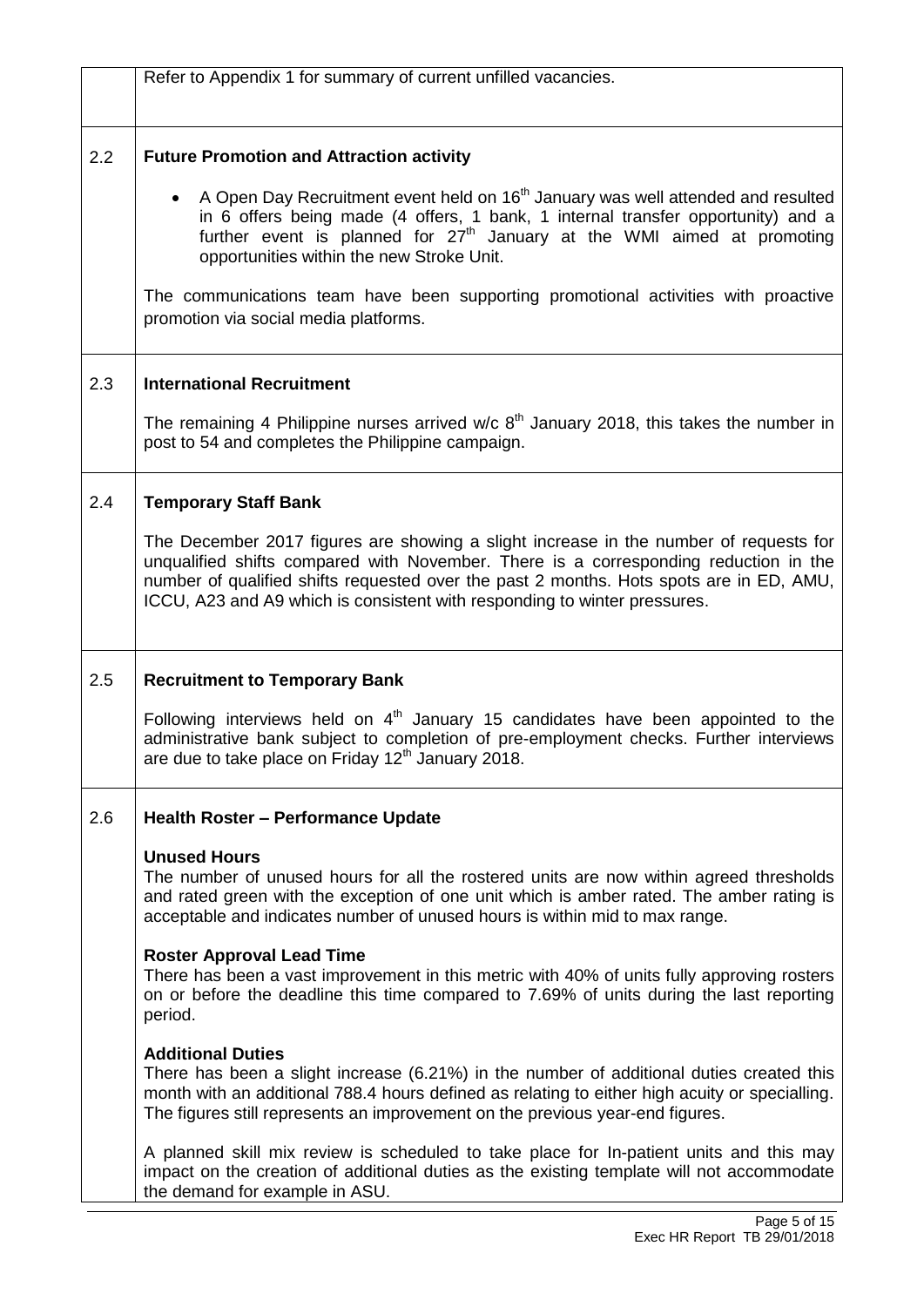| 2.7  | Medical Workforce Update at 31 <sup>st</sup> December 2017                                                                                                                                                                                                                                                                                                                                                                                                                                                                                                                                                                                                                                                                                                   |  |  |  |  |  |
|------|--------------------------------------------------------------------------------------------------------------------------------------------------------------------------------------------------------------------------------------------------------------------------------------------------------------------------------------------------------------------------------------------------------------------------------------------------------------------------------------------------------------------------------------------------------------------------------------------------------------------------------------------------------------------------------------------------------------------------------------------------------------|--|--|--|--|--|
|      | An overview of the establishment vs. vacancies can be found at Appendix 2. A summary of<br>key current recruitment activity is detailed below:                                                                                                                                                                                                                                                                                                                                                                                                                                                                                                                                                                                                               |  |  |  |  |  |
|      | <b>Division One</b><br>Recruitment is in progress for a number of Consultant posts including:                                                                                                                                                                                                                                                                                                                                                                                                                                                                                                                                                                                                                                                                |  |  |  |  |  |
|      | • Consultant in Haematology<br>• Consultant in Paediatrics Community & Audio<br>• Locum Consultant in Paediatrics - Community & Audio<br>• Locum Consultant Anaesthetics<br>• Locum Cardiology<br>• Consultant in Radiology                                                                                                                                                                                                                                                                                                                                                                                                                                                                                                                                  |  |  |  |  |  |
|      | <b>Division Two</b><br>Recruitment in progress for the following posts:                                                                                                                                                                                                                                                                                                                                                                                                                                                                                                                                                                                                                                                                                      |  |  |  |  |  |
|      | <b>Consultant Stroke</b><br>$\bullet$<br>• Consultant Emergency Medicine.<br>• Consultant Gastroenterology<br><b>Specialty Doctor Oncology</b>                                                                                                                                                                                                                                                                                                                                                                                                                                                                                                                                                                                                               |  |  |  |  |  |
|      | Recruitment is also in progress across the divisions for the following Clinical/Senior Fellow<br>Senior Clinical roles including:                                                                                                                                                                                                                                                                                                                                                                                                                                                                                                                                                                                                                            |  |  |  |  |  |
|      | Urology<br>• Community Paediatrics<br>• Senior Clinical Fellow Cardiology<br><b>Senior Clinical Fellow CT Anaesthetics</b><br><b>T&amp;O</b>                                                                                                                                                                                                                                                                                                                                                                                                                                                                                                                                                                                                                 |  |  |  |  |  |
| 2.8  | <b>Clinical Fellow Programme</b>                                                                                                                                                                                                                                                                                                                                                                                                                                                                                                                                                                                                                                                                                                                             |  |  |  |  |  |
|      | Recruitment within Division Two is ongoing and following interviews in December a further<br>11 offers have been made. Last month 15 offers were made to Nigerian candidates<br>following a targeted campaign.                                                                                                                                                                                                                                                                                                                                                                                                                                                                                                                                               |  |  |  |  |  |
| 2.9  | UKVI - Applications for Restricted Certificate of Sponsorship                                                                                                                                                                                                                                                                                                                                                                                                                                                                                                                                                                                                                                                                                                |  |  |  |  |  |
|      | The Trust had applications rejected for restricted certificates to facilitate the employment of<br>a number of Clinical Fellow roles. This is understood to be due to the fact that nationally the<br>number of applications received in December and January exceeded the number of<br>certificates that were available to allocate. Where the number of applications exceed the<br>number available, the UKVI rank the requests on the basis of the total points scored. The<br>situation is being monitored closely and raises risks to the pipeline of Clinical Fellows and<br>potentially to other International recruitment. Mitigating actions are being reviewed and may<br>include the use of the MTI programme for Clinical Fellows in particular. |  |  |  |  |  |
| 2.10 | <b>Temporary Medical Staffing</b>                                                                                                                                                                                                                                                                                                                                                                                                                                                                                                                                                                                                                                                                                                                            |  |  |  |  |  |
|      | There were 2010 shifts requested in the period ended 31st December 2017. A total of 802<br>shifts were filled by Agency workers, 488 were filled by Bank staff and 25 were unfilled. The                                                                                                                                                                                                                                                                                                                                                                                                                                                                                                                                                                     |  |  |  |  |  |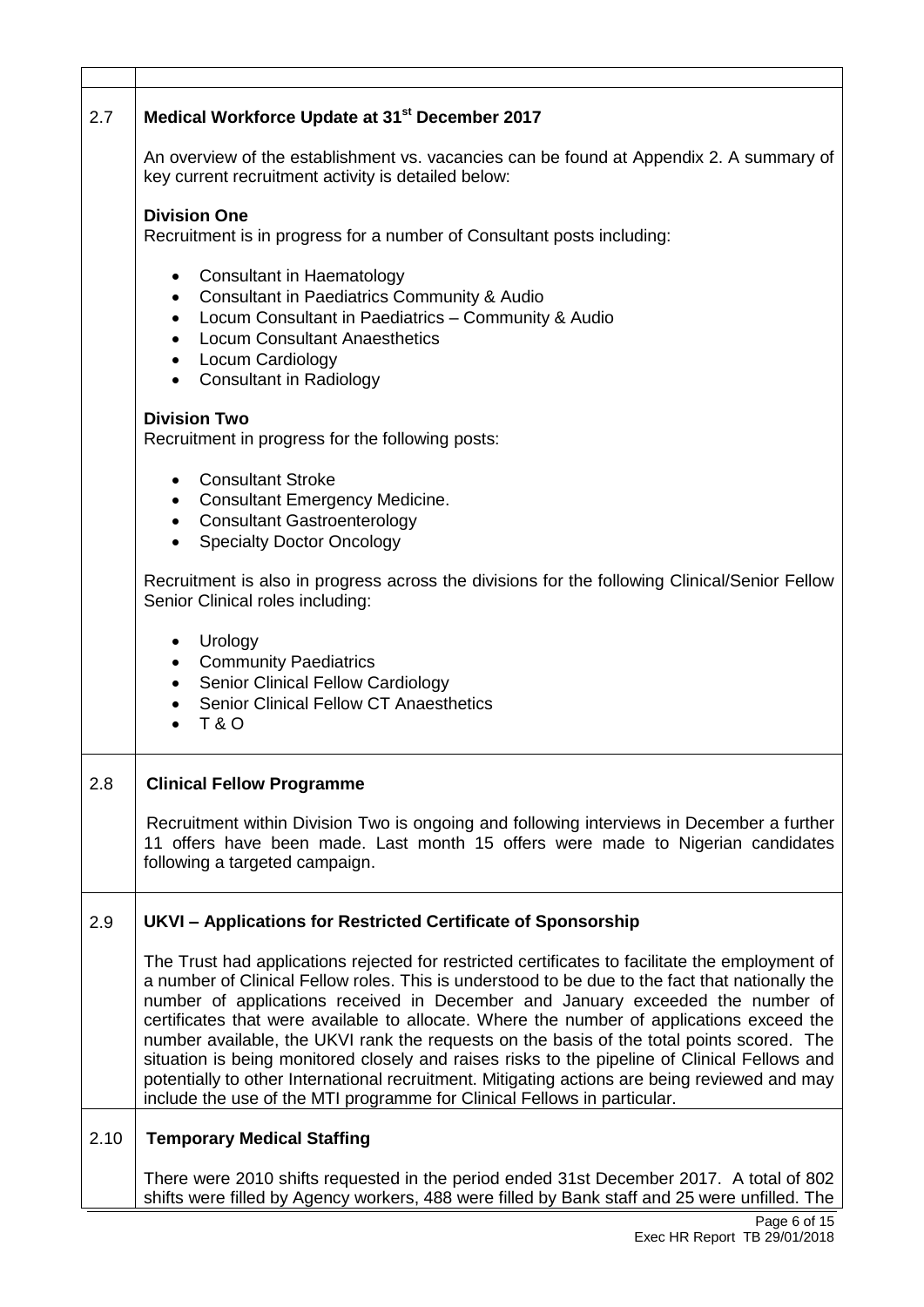|                        | overall fill rate of 88% was lower than last month which was 89%. There continues to be<br>regular reliance on agency workers related to Consultant cover in Neurology, Respiratory,<br>Emergency Medicine, Stroke, Paediatrics and T&O. As previously reported recruitment is in<br>progress for a number of Consultant posts with interviews planned during January 2018<br>and this includes Stroke and Emergency Medicine.                                                                                                                                                                                                                                                                                                                                                                                                                                                                                                                                                                                                                                               |  |  |  |  |
|------------------------|------------------------------------------------------------------------------------------------------------------------------------------------------------------------------------------------------------------------------------------------------------------------------------------------------------------------------------------------------------------------------------------------------------------------------------------------------------------------------------------------------------------------------------------------------------------------------------------------------------------------------------------------------------------------------------------------------------------------------------------------------------------------------------------------------------------------------------------------------------------------------------------------------------------------------------------------------------------------------------------------------------------------------------------------------------------------------|--|--|--|--|
| 2.11                   | West Midlands Collaborative Project - Locum Agency Use and Rates of Pay                                                                                                                                                                                                                                                                                                                                                                                                                                                                                                                                                                                                                                                                                                                                                                                                                                                                                                                                                                                                      |  |  |  |  |
|                        | The Trust in accordance with the aims of the project has been working hard to secure<br>bookings in line with agreed contract rates, this has proved challenging in some specialties<br>and whilst it has been possible to secure some Locums within the rate they have now<br>finished their assignments. Early information regarding the performance to date within the<br>Collaborative Project indicates there is variance within the region on rates and the<br>performance of the framework agencies is variable (particularly relating to observing<br>agreed rates). Cluster partners and Health Trust Europe will be meeting with the agencies<br>to review and challenge performance where poor, however will also include learning from<br>the best in class agency performers. Savings in commission and hourly rates for some<br>Trusts are already evident. It is still early days for the project and further intelligence from<br>February and March will provide a more in depth and evidenced picture, this will be made<br>available as soon as possible. |  |  |  |  |
|                        | Health, Wellbeing<br>& Resilience                                                                                                                                                                                                                                                                                                                                                                                                                                                                                                                                                                                                                                                                                                                                                                                                                                                                                                                                                                                                                                            |  |  |  |  |
| 3.                     | Organisation<br>Managing for Excellent<br><b>Organisation Design</b><br>Performance                                                                                                                                                                                                                                                                                                                                                                                                                                                                                                                                                                                                                                                                                                                                                                                                                                                                                                                                                                                          |  |  |  |  |
|                        | Development<br>Leadership and Workforce<br>Development                                                                                                                                                                                                                                                                                                                                                                                                                                                                                                                                                                                                                                                                                                                                                                                                                                                                                                                                                                                                                       |  |  |  |  |
| 3.1                    | <b>Leadership and Workforce Development</b>                                                                                                                                                                                                                                                                                                                                                                                                                                                                                                                                                                                                                                                                                                                                                                                                                                                                                                                                                                                                                                  |  |  |  |  |
| 3.1.<br>1              | <b>Apprenticeships</b><br>The RWT approach to apprenticeships has been widely consulted on, and a paper<br>detailing the approach will be presented to WOD in February.<br>The current achievement of apprenticeship numbers against plan shows a gap $-48$<br>apprentices in post compared to 56 planned by December 2017. This gap is mainly<br>attributed to a low start rate over the summer period, however since that point the<br>numbers have either met or exceeded plan and the gap is expected to narrow<br>further by March 2018.                                                                                                                                                                                                                                                                                                                                                                                                                                                                                                                                |  |  |  |  |
|                        |                                                                                                                                                                                                                                                                                                                                                                                                                                                                                                                                                                                                                                                                                                                                                                                                                                                                                                                                                                                                                                                                              |  |  |  |  |
| 3.1.<br>$\overline{2}$ | Leadership<br>The Draft Leadership approach for RWT is being collated into a paper which will be<br>presented to WOD in February. This is the combined work between the Education<br>and Training Directorate and the Nurse Education team.<br>It builds on a set of                                                                                                                                                                                                                                                                                                                                                                                                                                                                                                                                                                                                                                                                                                                                                                                                         |  |  |  |  |
|                        | agreed strategic principles, a revised and more comprehensive portfolio of<br>leadership offers, and greater clarity for staff around how leadership offers can<br>support career pathways.                                                                                                                                                                                                                                                                                                                                                                                                                                                                                                                                                                                                                                                                                                                                                                                                                                                                                  |  |  |  |  |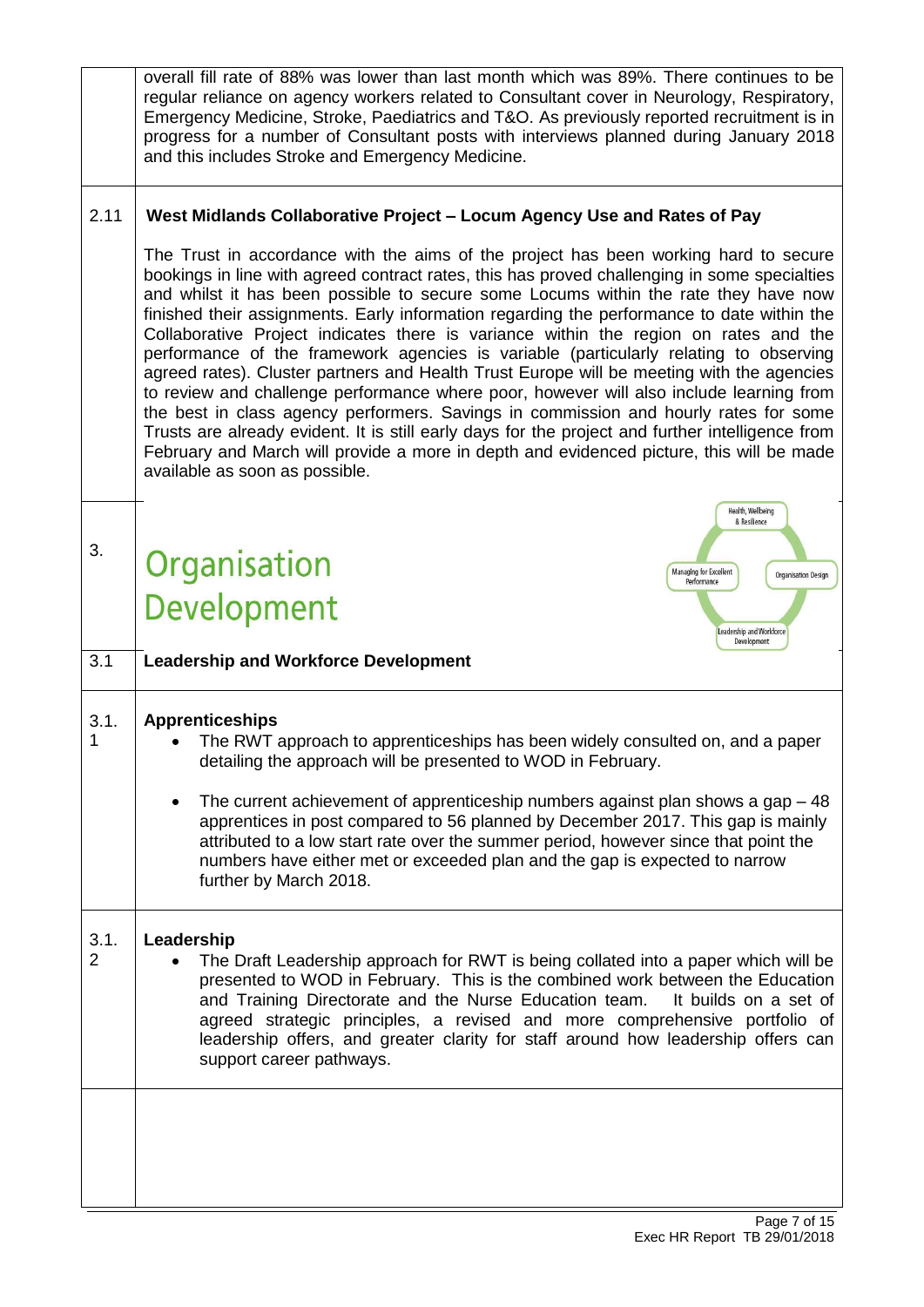| 3.1.<br>3              | <b>Education and Training</b><br>The refresh of the Education and Training Strategy has been completed and is now<br>out for wider consultation on the policies and strategies consultation page on the<br>intranet and through the various faculties within the Education Academy. The draft<br>Strategy will be brought to WOD and Academy Steering group (ASG) in February |
|------------------------|-------------------------------------------------------------------------------------------------------------------------------------------------------------------------------------------------------------------------------------------------------------------------------------------------------------------------------------------------------------------------------|
| 3.2                    | <b>Health Wellbeing and Resilience</b>                                                                                                                                                                                                                                                                                                                                        |
| 3.2.                   | <b>Wellbeing - Phase 2</b><br>Work on a phase 2 Action Plan for embedding the Health and Wellbeing Approach<br>within the Trust is advancing. Plans are being developed to extend the approach to<br>Employee benefits as well as supporting staff with financial wellbeing. The project<br>plan actions are all on track and the plan covers the period to March 2019.       |
| 3.2.<br>$\overline{2}$ | <b>Improving Uptake in Flu Vaccinations</b><br>The 2017/2018 campaign is being managed through the Trust's Flu Board; OH&WB<br>is represented on the Board with Infection Prevention & HR involvement.                                                                                                                                                                        |
| 3.2.<br>3              | <b>Occupational Health and Wellbeing Work Programme</b><br>Occupational Health is planning for the re-accreditation of the Trust (all sites) in the<br>national Health and Wellbeing Charter due in May 2018. A risk assessment on the<br>project plan will be completed during January and will include the resource plan for<br>delivery.                                   |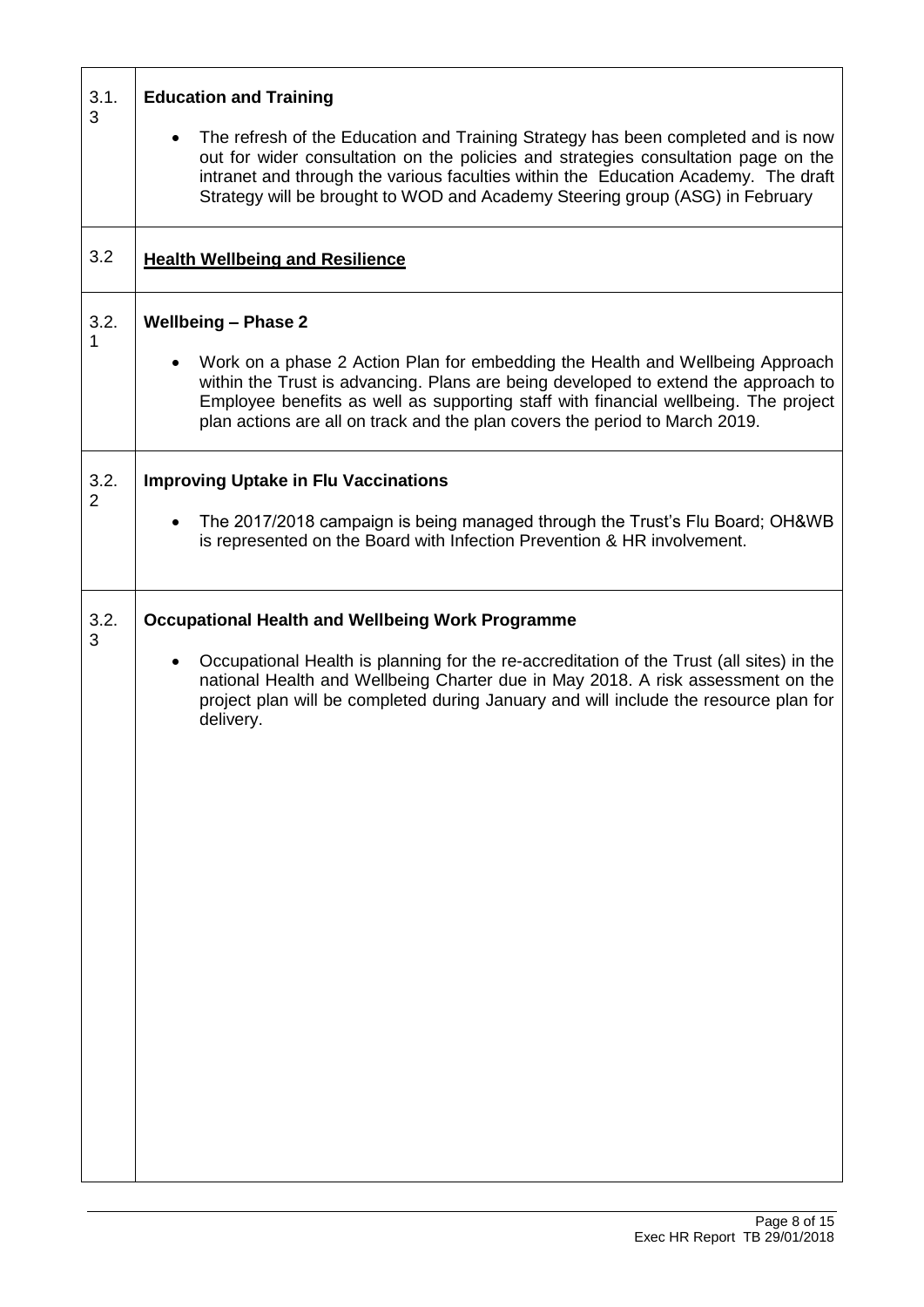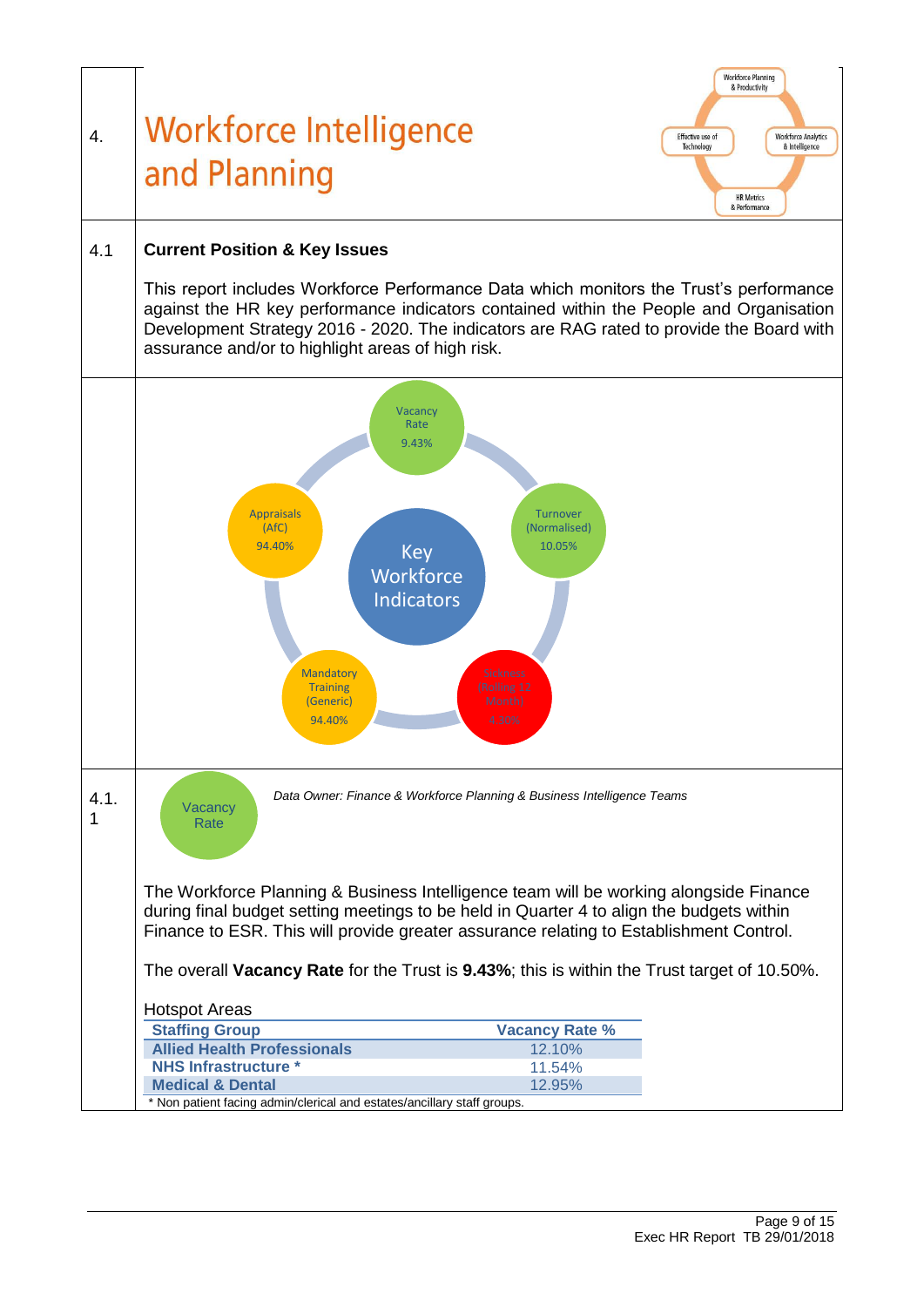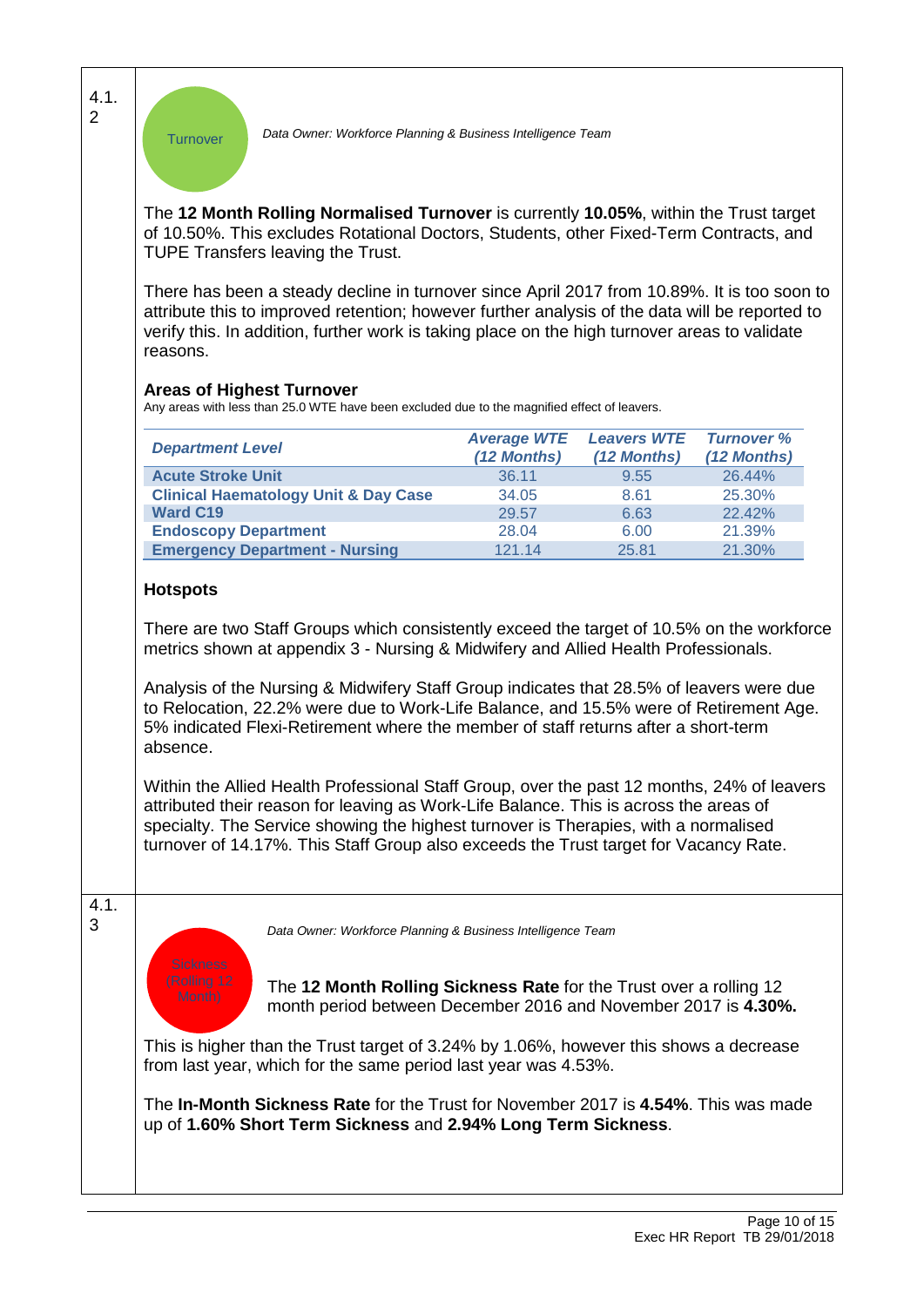#### *Areas of Highest (Rolling 12 Month) Sickness:*

*Any areas with less than 25.0 WTE have been excluded due to the magnified effect of sickness.*

|           | <b>Services</b>                                                                                                                                                                                                                                                                                                                                                                                                                                                                                                                                                                                                                                                                                                                                       | <b>Sickness %</b> | <b>Sickness</b><br>% | <b>Sickness</b><br>% | <b>Sickness</b><br>% |
|-----------|-------------------------------------------------------------------------------------------------------------------------------------------------------------------------------------------------------------------------------------------------------------------------------------------------------------------------------------------------------------------------------------------------------------------------------------------------------------------------------------------------------------------------------------------------------------------------------------------------------------------------------------------------------------------------------------------------------------------------------------------------------|-------------------|----------------------|----------------------|----------------------|
|           |                                                                                                                                                                                                                                                                                                                                                                                                                                                                                                                                                                                                                                                                                                                                                       | 12 Months         | <b>Nov 17</b>        | <b>Oct 17</b>        | Sep 17               |
|           | <b>Catering</b>                                                                                                                                                                                                                                                                                                                                                                                                                                                                                                                                                                                                                                                                                                                                       | 7.19%             | 7.20%                | 10.09%               | 10.46%               |
|           | <b>Endoscopy</b>                                                                                                                                                                                                                                                                                                                                                                                                                                                                                                                                                                                                                                                                                                                                      | 7.04%             | 7.45%                | 7.25%                | 6.75%                |
|           | <b>Domestics</b>                                                                                                                                                                                                                                                                                                                                                                                                                                                                                                                                                                                                                                                                                                                                      | 6.18%             | 7.46%                | 6.36%                | 5.90%                |
|           | <b>Porters</b>                                                                                                                                                                                                                                                                                                                                                                                                                                                                                                                                                                                                                                                                                                                                        | 5.81%             | 3.91%                | 4.23%                | 4.73%                |
|           | <b>General Surgery</b>                                                                                                                                                                                                                                                                                                                                                                                                                                                                                                                                                                                                                                                                                                                                | 5.49%             | 6.62%                | 5.98%                | 4.78%                |
|           |                                                                                                                                                                                                                                                                                                                                                                                                                                                                                                                                                                                                                                                                                                                                                       |                   |                      |                      |                      |
|           | <b>Hotspots</b><br>Across the Trust, 20 out of 57 Service level areas meet the 3.24% sickness target. The<br>Managing Attendance Policy has now been in place for 10 months, and has reduced<br>sickness levels, with focus on the following:<br>Long Term Sickness cases in order to offer support and conclude where<br>appropriate.<br>Staff Health and Wellbeing with a range of initiatives to maximise attendance at<br>work.<br>Persistent short term or long term sickness where attendance falls outside of the<br>$\bullet$<br>Trust target.<br>Support to Divisions through training, Attendance workshops, and focused<br>interventions.<br>Work continues at Divisional level to identify causes and interventions for the service areas |                   |                      |                      |                      |
| 4.1.<br>4 | listed above with high sickness absence. The main causes for absence Trust wide are<br>musculoskeletal (including back), anxiety and stress and gastro-intestinal and<br>musculoskeletal is reflected in the manual areas detailed above as top reason for absence.<br><b>Mandatory</b><br><b>Training</b><br>Data Owner: Education & Training<br>(Generic)                                                                                                                                                                                                                                                                                                                                                                                           |                   |                      |                      |                      |
|           | The overall Mandatory Training for Generic topics is 94.4%, just outside the Trust target<br>of 95.0%, and within 10% of the target.<br>The primary cause for the decrease from 96.8% in November was the change of renewal<br>period for Safeguarding Adults Level 1, from "once only" to every 3 years.                                                                                                                                                                                                                                                                                                                                                                                                                                             |                   |                      |                      |                      |
| 4.1.<br>5 | Appraisals:<br><b>AfC</b><br>Data Owner: Education & Training<br>The Appraisal Rate for Agenda for Change staff was 85.6% for December 2017, an<br>increase from 83.6% in November 2017. This is below the Trust target of 90.0% but within<br>10% of the target.                                                                                                                                                                                                                                                                                                                                                                                                                                                                                     |                   |                      |                      |                      |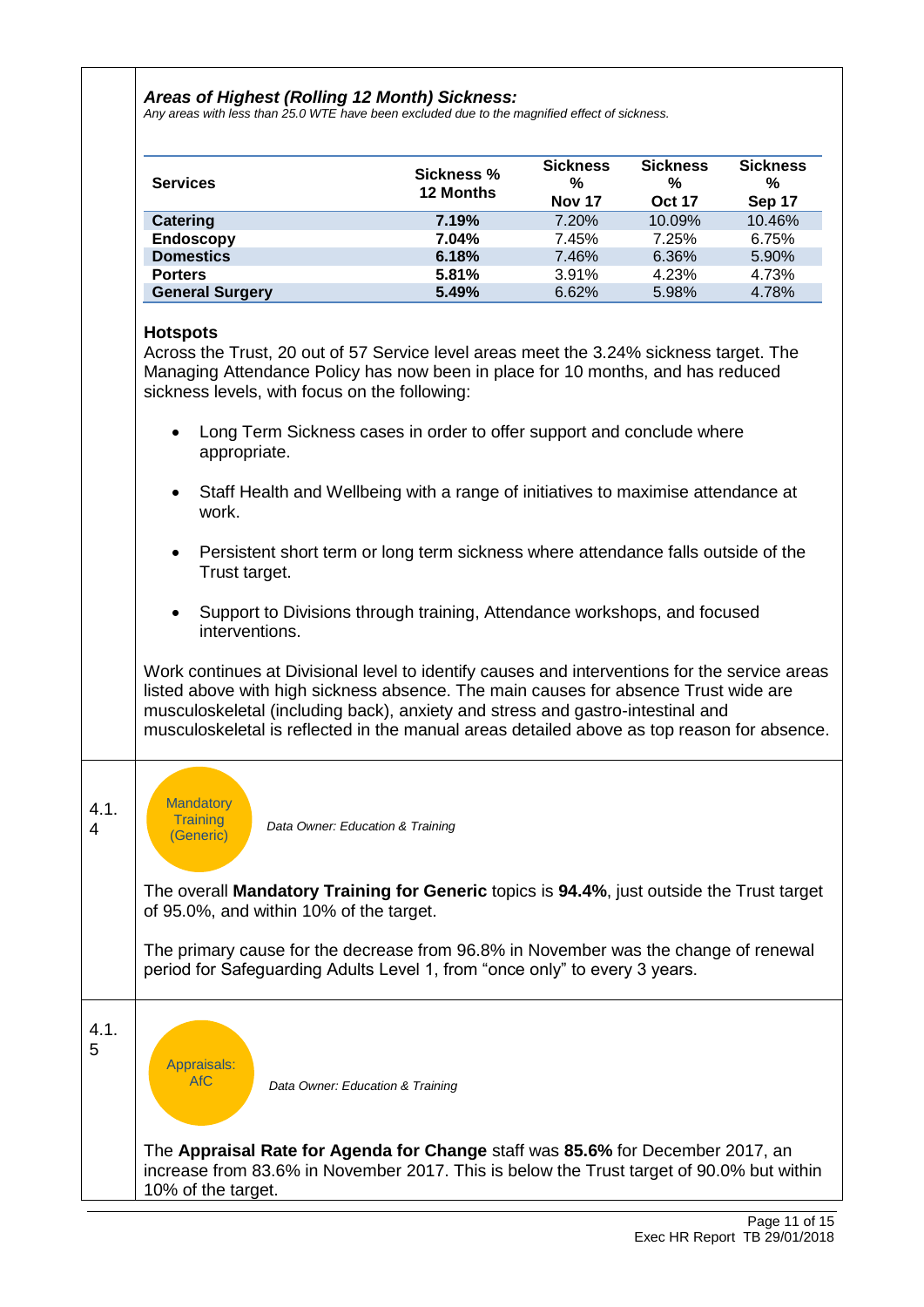|                        | <b>Additional Point to note:</b>                                                                                                                                                                                                                                                                                                                                                                                                                                                                                   |
|------------------------|--------------------------------------------------------------------------------------------------------------------------------------------------------------------------------------------------------------------------------------------------------------------------------------------------------------------------------------------------------------------------------------------------------------------------------------------------------------------------------------------------------------------|
| 4.1.<br>6              | Appraisals:<br>Data Owner: Education & Training<br><b>Medical</b>                                                                                                                                                                                                                                                                                                                                                                                                                                                  |
|                        | The Medical Appraisal Rate was 97.80% for December 2017, a slight decrease from<br>99.10% in November 2017 but still above the Trust target of 90%. There was only one area<br>which did not achieve the 90% target (Contraception and Sexual Health, 85.71%) but there<br>was only one person out of seven in this area that was non-compliant.                                                                                                                                                                   |
| 4.1.<br>$\overline{7}$ | <b>Additional Point to note:</b><br>In month<br>Starter/<br>Leaver<br>variance<br><b>Starter / Leaver Variance</b><br>There were fewer Starters than Leavers during December 2017, with a shortfall of 8.34<br>WTE. We aim to start 10% more staff than leave, as a buffer, so there was a gap of 14.19<br>WTE from this target.<br>This variance will be monitored closely over the coming months to understand whether this<br>was due to seasonal variance.<br>The full metric data set is found at appendix 3. |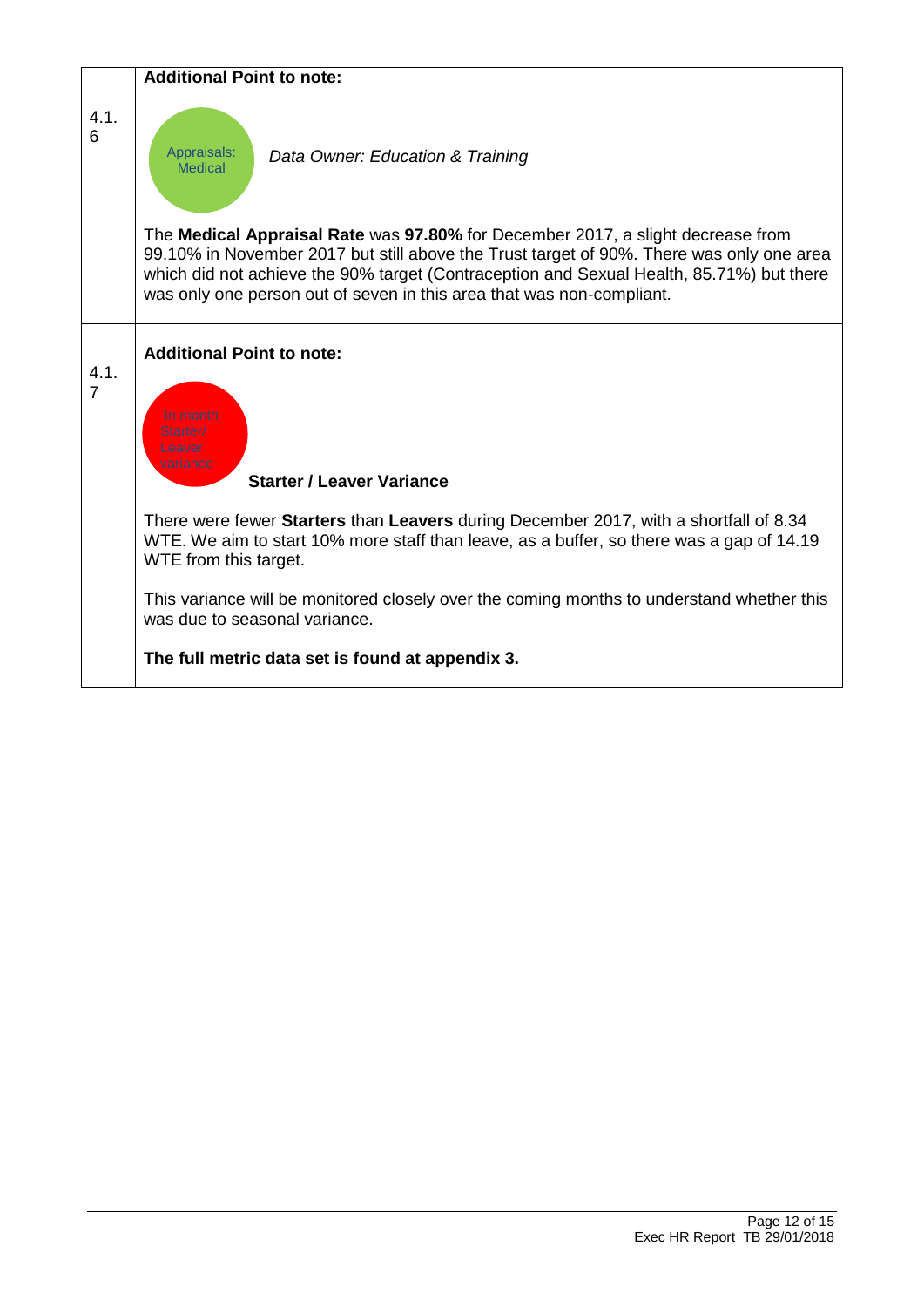**Appendices**

#### **Nursing Workforce Summary Appendix 1**

**Update on Unfilled Nursing Posts at 31st December 2017**

|                  | Total - All Unfilled Posts (Including those with offers in progress) |                             |                              |               |                                            |  |  |
|------------------|----------------------------------------------------------------------|-----------------------------|------------------------------|---------------|--------------------------------------------|--|--|
|                  | Qualified<br><b>Nurses</b>                                           | Unqualified /<br><b>HCA</b> | Total - Qual +<br><b>HCA</b> | <b>Others</b> | Total - Qual +<br>$HCA +$<br><b>Others</b> |  |  |
| Div-1            | 93.90                                                                | 14.66                       | 108.56                       | 8.03          | 116.59                                     |  |  |
| Div-2            | 69.05                                                                | 38.81                       | 107.86                       | 15.39         | 123.25                                     |  |  |
| <b>Midwives</b>  | 2.56                                                                 | 8.53                        | 11.09                        | 0.02          | 11.11                                      |  |  |
| <b>Community</b> | 19.16                                                                | 9.08                        | 28.24                        | 0.20          | 28.44                                      |  |  |
| <b>Totals</b>    | 279.39<br>71.08<br>184.67<br>255.75<br>23.64                         |                             |                              |               |                                            |  |  |

The table indicates there are more whole time equivalent vacancies (WTE) 184.67 registered nurse vacancies open across the Trust (including those who are starting not yet in post) this is an increase on November figures which were 173.23.

**Medical Workforce Establishment 31/12/17 Appendix 2** 

| Division 1                 |                      |                  |               |               |
|----------------------------|----------------------|------------------|---------------|---------------|
| Grade                      | <b>Establishment</b> | <b>Vacancies</b> | <b>Nov 17</b> | <b>Dec 17</b> |
| <b>Consultant</b>          | 236                  | 20               | 8.47%         | 8.37%         |
| <b>SAS Grades</b>          | 50                   | 9                | 18.00%        | 17.65%        |
| <b>Training Grades</b>     | 182                  | 20               | 10.99%        | 10.00%        |
| <b>Non Training Grades</b> | 79                   | 20               | 25.32%        | 20.25%        |
| <b>TOTALS</b>              | 547                  | 69               | 12.61%        | 11.48%        |
|                            |                      |                  |               |               |
| <b>Division 2</b>          |                      |                  |               |               |
| Grade                      | <b>Establishment</b> | <b>Vacancies</b> | <b>Nov 17</b> |               |
| <b>Consultant</b>          | 126.2                | 22.2             | 17.59%        | 19.18%        |
| <b>SAS Grades</b>          | 22.72                | 7                | 30.81%        | 35.21%        |
| <b>Training Grades</b>     | 163                  | 12.2             | 7.48%         | 7.48%         |
| <b>Non Training Grades</b> | 39                   | 4                | 10.26%        | 10.26%        |
| <b>TOTALS</b>              | 350.92               | 45.4             | 12.94%        | 13.79%        |

The Table indicates a slight reduction in the percentage of vacancies across all grades in Division One resulting in an overall reduction. Division 2 has seen an increase across Consultant and SAS level posts with no change across Training/Non Training Grades. The overall impact is an increase on vacancy level in Division 2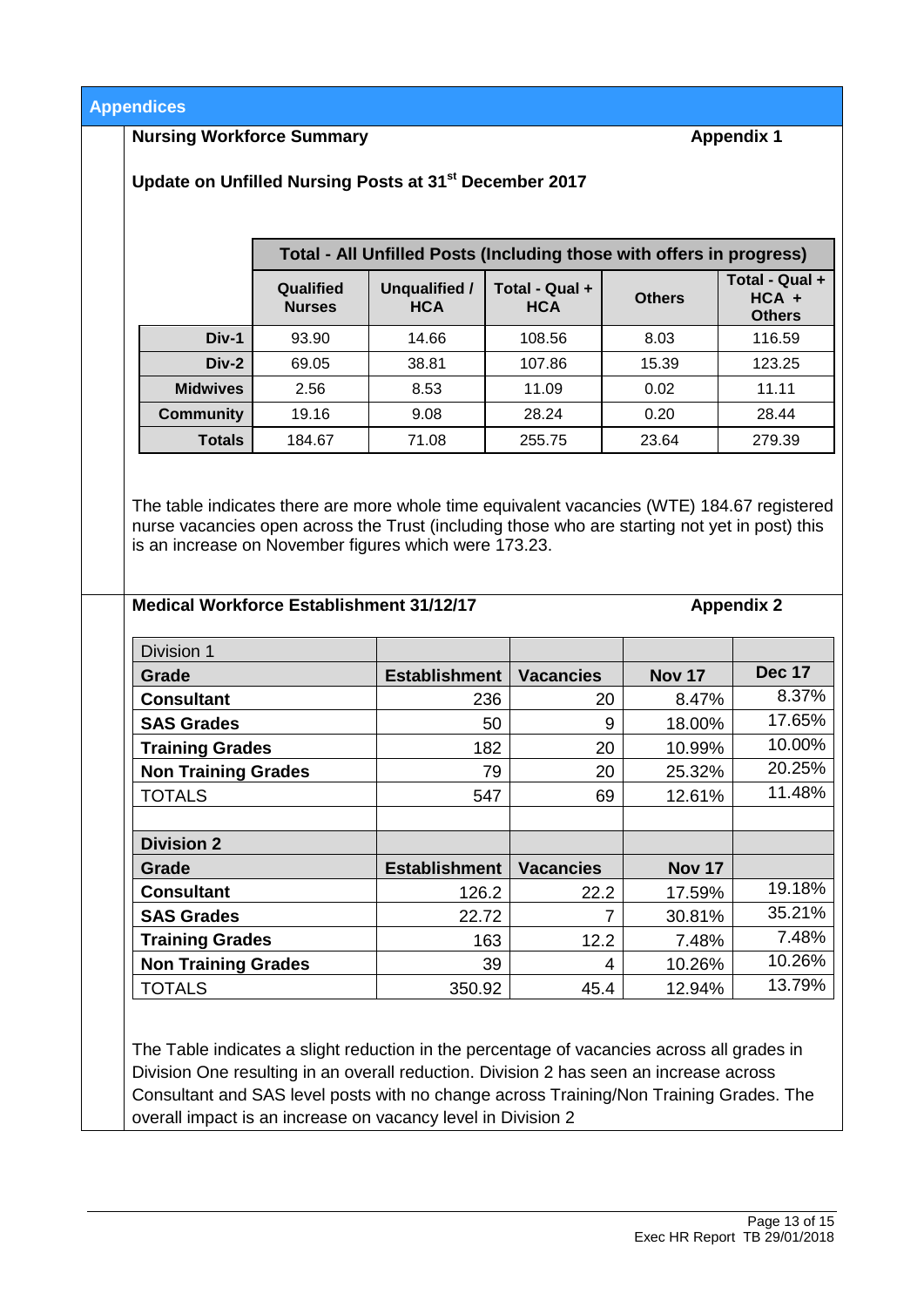### **Appendix 3**

|                |                                                                            |                         |                  |                  |                           |                 |                                                                   |                 |                           |                                                                  |                  |                           |     |     |     |                                           | <b>Appendix 3</b>                                                                                        |
|----------------|----------------------------------------------------------------------------|-------------------------|------------------|------------------|---------------------------|-----------------|-------------------------------------------------------------------|-----------------|---------------------------|------------------------------------------------------------------|------------------|---------------------------|-----|-----|-----|-------------------------------------------|----------------------------------------------------------------------------------------------------------|
|                |                                                                            |                         |                  |                  |                           |                 | <b>Workforce Information Metrics - Board</b>                      |                 |                           |                                                                  |                  |                           |     |     |     |                                           | The Royal Wolverhampton NHS                                                                              |
|                |                                                                            |                         |                  |                  |                           |                 | Data Effective 31st December 2017                                 |                 |                           |                                                                  |                  |                           |     |     |     |                                           | <b>NIHS Truct</b>                                                                                        |
|                |                                                                            |                         |                  |                  |                           |                 |                                                                   |                 | <b>Full Trust</b>         |                                                                  |                  |                           |     |     |     |                                           |                                                                                                          |
| <b>B01</b>     | <b>Workforce Profile</b>                                                   | <b>2016-17 Position</b> | <b>Target</b>    |                  | May                       | <b>Jun</b>      | Jul                                                               |                 |                           | $2017 - 18$<br>Oct                                               | <b>Nov</b>       | <b>Dec</b>                | Jan | Feb | Mar | <b>YTD Chang</b><br>since                 | <b>Comments</b>                                                                                          |
| B01.1          | <b>Substantive Staff WTE</b>                                               | 7150.11                 |                  | Apr<br>7135.38   | 7137.14                   | 7136.91         | 7144.72                                                           | Aug<br>7147.22  | Sep<br>7201.33            | 7252.61                                                          | 7271.50          | 7260.46                   |     |     |     | <b>31st Mar 17</b><br>110.35              |                                                                                                          |
| B01.2          | Substantive Staff WTE (Exc Rotational Doctors)                             | 6861.66                 |                  | 6849.03          | 6855.79                   | 6857.56         | 6869.17                                                           | 6855.30         | 6905.85                   | 6955.02                                                          | 6978.91          | 6970.57                   |     |     |     | 108.91                                    | Inc Permanent, Fixed Term, & Locums with WTE on Payroll                                                  |
| B01.3          | <b>Substantive Staff Headcount</b>                                         | 8300                    |                  | 8293             | 8294                      | 8295            | 8302                                                              | 8301            | 8358                      | 8417                                                             | 8433             | 8410                      |     |     |     | 110.00                                    |                                                                                                          |
| B01.4          | <b>Bank Staff Only Headcount</b>                                           | 1192                    |                  | 1239             | 1271                      | 1258            | 1289                                                              | 1314            | 1318                      | 1375                                                             | 1348             | 1377                      |     |     |     | 185                                       | Inc Bank Only with 0.00 WTE on Payroll                                                                   |
|                | B01.5 % Staff from a BME background                                        | 25.48%                  |                  | 25.64%           | 25.96%                    | 26.03%          | 26.22%<br>Data Owner: Workforce Planning & Business Information   | 26.43%          | 26.63%                    | 26.67%                                                           | 26.52%           | 26.69%                    |     |     |     | 1.21%                                     |                                                                                                          |
|                |                                                                            |                         |                  |                  |                           |                 |                                                                   |                 |                           |                                                                  |                  |                           |     |     |     |                                           |                                                                                                          |
| <b>B02</b>     | <b>Workforce Profile by Staff Group</b>                                    | 2016-17 Position        | <b>Target</b>    | Apr              | May                       | Jun             | Jul                                                               | Aug             | Sep                       | $2017 - 18$<br>Oct                                               | <b>Nov</b>       | <b>Dec</b>                | Jan | Feb | Mar | <b>YTD Change</b><br>since<br>31st Mar 17 | Comments                                                                                                 |
| B02.1          | Change in Workforce Profile WTE (Exc Rotational Doctors)                   |                         |                  | $-12.62$         | 6.76                      | 1.78            | 11.61                                                             | $-13.87$        | 50.55                     | 49.16                                                            | 23.89            | $-8.34$                   |     |     |     | 108.91                                    | <b>Exc Rotational Doctors</b>                                                                            |
| B02.2          | Starters WTE (Exc Rotational Doctors)                                      | $\sim$                  | $10\%$ > Leavers | 47.86            | 59.26                     | 58.57           | 77.29                                                             | 60.67           | 138.50                    | 100.66                                                           | 75.61            | 50.18                     |     |     |     | 668.59                                    | Exc Rotational Doctors: Inc Internal Movements                                                           |
| B02.3          | Leavers WTE (Exc Rotational Doctors)                                       |                         | 57.15            | 60.48            | 52.50                     | 56.79           | 65.68                                                             | 74.54           | 87.95                     | 51.50                                                            | 51.72            | 58.52                     |     |     |     | 559.68                                    | xc Rotational Doctors                                                                                    |
| B02.4          | <b>TUPE Starters WTE</b>                                                   |                         |                  | 8.60             | 0.00                      | 0.00            | 7.61                                                              | 0.00            | 15.36                     | 17.35                                                            | 0.89             | 0.00                      |     |     |     | 49.81                                     | dentifies change in WTE due to TUPE                                                                      |
|                | B02.5 TUPE Leavers WTE                                                     |                         |                  | 1.00             | 1.00                      | 0.00            | 0.00                                                              | 0.00            | 0.00                      | 0.00                                                             | 0.00             | 0.00                      |     |     |     | 2.00                                      | Identifies change in WTE due to TUPE                                                                     |
|                |                                                                            |                         |                  |                  |                           |                 | Data Owner: Workforce Planning & Business Information             |                 |                           |                                                                  |                  |                           |     |     |     |                                           |                                                                                                          |
|                |                                                                            |                         |                  |                  |                           |                 |                                                                   |                 |                           | $2017 - 18$                                                      |                  |                           |     |     |     | TD Change                                 |                                                                                                          |
| <b>B03</b>     | <b>Workforce Profile by Staff Group</b>                                    | 2016-17 Position        | <b>Target</b>    | Apr              | May                       | Jun             | Jul                                                               | Aug             | Sep                       | Oct                                                              | <b>Nov</b>       | <b>Dec</b>                | Jan | Feb | Mar | since<br>1st Mar 17                       | <b>Comments</b>                                                                                          |
| B03.1          | Additional Professional, Scientific, and Technical WTE                     | 231.51                  |                  | 230.06           |                           |                 | 230.72                                                            |                 |                           | 231.94                                                           |                  |                           |     |     |     | 0.43                                      |                                                                                                          |
| B03.2          | <b>Additional Clinical Services WTE</b>                                    | 1242.02                 |                  | 1240.89          |                           |                 | 1250.93                                                           |                 |                           | 1241.54                                                          |                  |                           |     |     |     | $-0.48$                                   |                                                                                                          |
| B03.3          | Administrative and Clerical WTE                                            | 1537.87                 |                  | 1528.91          |                           |                 | 1541.13                                                           |                 |                           | 1578.33                                                          |                  |                           |     |     |     | 40.46                                     |                                                                                                          |
| B03.4<br>B03.5 | Allied Health Professionals WTE<br><b>Estates and Ancillary WTE</b>        | 401.77<br>559.13        |                  | 396.14<br>559.48 | <b>Reported Quarterly</b> |                 | 382.16<br>556.60                                                  |                 | <b>Reported Quarterly</b> | 393.88<br>557.55                                                 |                  | <b>Reported Quarterly</b> |     |     |     | $-7.89$<br>$-1.58$                        | Inc Permanent, Fixed Term, & Locums with WTE on Payroll                                                  |
| B03.6          | <b>Healthcare Scientists WTE</b>                                           | 239.88                  |                  | 243.01           |                           |                 | 249.00                                                            |                 |                           | 252.15                                                           |                  |                           |     |     |     | 12.28                                     |                                                                                                          |
| B03.7          | Medical and Dental WTE                                                     | 768.38                  |                  | 767.43           |                           |                 | 771.65                                                            |                 |                           | 814.35                                                           |                  |                           |     |     |     | 45.97                                     |                                                                                                          |
|                | B03.8 Nursing and Midwifery Registered WTE                                 | 2129.56                 |                  | 2128.46          |                           |                 | 2128.52                                                           |                 |                           | 2151.88                                                          |                  |                           |     |     |     | 22.32                                     |                                                                                                          |
|                | B03.9 Students WTE                                                         | 40.00                   |                  | 41.00            |                           |                 | 34.00                                                             |                 |                           | 31.00                                                            |                  |                           |     |     |     | $-9.00$                                   |                                                                                                          |
|                |                                                                            |                         |                  |                  |                           |                 | Data Owner: Workforce Planning & Business Information             |                 |                           |                                                                  |                  |                           |     |     |     |                                           |                                                                                                          |
|                |                                                                            |                         |                  |                  |                           |                 |                                                                   |                 |                           | $2017 - 18$                                                      |                  |                           |     |     |     |                                           |                                                                                                          |
| <b>B04</b>     | <b>Vacancy Rate</b>                                                        | 2016-17 Position        |                  | Apr              | May                       | Jun             | Jul                                                               | Aug             | Sep                       | Oct                                                              | <b>Nov</b>       | <b>Dec</b>                | Jan | Feb | Mar | <b>TD Position</b>                        | <b>Comments</b>                                                                                          |
| B04.1 Total    |                                                                            | 8.70%                   | 10.50%           | 10.32%           | 10.21%                    | 9.98%           | 9.78%                                                             | 10.21%          | 9.70%                     | 9.68%                                                            | 9.14%            | 9.43%                     |     |     |     | 9.43%                                     |                                                                                                          |
| B04.2          | Registered Nursing, Midwifery and Health Visiting Staff                    | 9.67%                   | 10.50%           | 10.54%           | 9.72%                     | 8.82%           | 8.44%                                                             | 9.81%           | 9.87%                     | 8.45%                                                            | 8.12%            | 8.39%                     |     |     |     | 8.39%                                     |                                                                                                          |
|                | B04.3 Qualified AHP<br>B04.4 Support to Clinical Staff                     | 10.11%                  | 10.50%<br>10.50% | 13.87%<br>9.93%  | 14.62%<br>10.23%          | 14.55%<br>7.52% | 12.65%<br>6.14%                                                   | 14.61%<br>7.76% | 12.54%<br>6.03%           | 13.46%<br>10.07%                                                 | 11.96%<br>10.30% | 12.10%<br>9.75%           |     |     |     | 12.10%<br>9.75%                           | WTE Staff in Post in ESR vs Budgeted in Finance<br>Staff Group definitions determined by NHS Improvement |
| B04.5          | <b>NHS Infrastructure</b>                                                  | 5.51%                   | 10.50%           | 11.01%           | 10.31%                    | 13.53%          | 15.52%                                                            | 15.38%          | 15.85%                    | 12.87%                                                           | 10.93%           | 11.54%                    |     |     |     | 11.54%                                    |                                                                                                          |
|                | B04.6 Medical Staff                                                        | 12.33%                  | 10.50%           | 15.48%           | 16.15%                    | 16.44%          | 16.58%                                                            | 14.68%          | 13.55%                    | 12.08%                                                           | 12.26%           | 12.95%                    |     |     |     | 12.95%                                    |                                                                                                          |
|                |                                                                            |                         |                  |                  |                           |                 | Data Owners: Finance & Workforce Planning & Business Intelligence |                 |                           |                                                                  |                  |                           |     |     |     |                                           |                                                                                                          |
|                |                                                                            |                         |                  |                  |                           |                 |                                                                   |                 |                           |                                                                  |                  |                           |     |     |     |                                           |                                                                                                          |
| <b>B05</b>     | <b>Turnover (Rolling Previous 12 Months)</b>                               | 2016-17 Position        | <b>Target</b>    |                  |                           |                 |                                                                   |                 |                           | $2017 - 18$                                                      |                  |                           |     |     |     | <b>TD Position</b>                        | <b>Comments</b>                                                                                          |
| B05.1          | % Total Workforce Turnover                                                 | 12.19%                  |                  | Apr<br>12.02%    | May<br>11.91%             | Jun<br>11.87%   | Jul<br>11.68%                                                     | Aug<br>11.46%   | Sep<br>11.09%             | Oct<br>11.00%                                                    | Nov<br>10.73%    | Dec<br>10.96%             | Jan | Feb | Mar | 10.96%                                    | Exc Rotational Drs (reflects NHS Digital Benchmarked data)                                               |
| B05.2          | % Normalised Workforce Turnover                                            | 10.89%                  | 10.50%           | 10.89%           | 10.24%                    | 10.95%          | 10.40%                                                            | 9.82%           | 9.93%                     | 9.82%                                                            | 8.31%            | 10.05%                    |     |     |     | 10.05%                                    |                                                                                                          |
| B05.3          | % Normalised: Additional Professional, Scientific, and Technica            | $\sim$                  | 10.50%           | 11.48%           | 10.30%                    | 10.73%          | 10.26%                                                            | 10.81%          | 9.82%                     | 9.28%                                                            | 8.07%            | 8.72%                     |     |     |     | 8.72%                                     |                                                                                                          |
| B05.4          | % Normalised: Additional Clinical Services                                 | $\sim$                  | 10.50%           | 9.77%            | 9.85%                     | 9.76%           | 9.46%                                                             | 9.64%           | 10.01%                    | 10.34%                                                           | 10.16%           | 10.15%                    |     |     |     | 10.15%                                    |                                                                                                          |
| B05.5          | % Normalised: Administrative and Clerical                                  | $\sim$                  | 10.50%           | 10.20%           | 10.51%                    | 10.09%          | 9.53%                                                             | 9.18%           | 8.91%                     | 8.94%                                                            | 8.67%            | 9.22%                     |     |     |     | 9.22%                                     | xc Rotational Drs, Students, TUPE Transfers, End of Fixed Term                                           |
| B05.6          | % Normalised: Allied Health Professionals                                  |                         | 10.50%           | 10.43%           | 11.70%                    | 11.14%          | 11.90%                                                            | 10.15%          | 11.72%                    | 11.95%                                                           | 12.22%           | 12.38%                    |     |     |     | 12.38%                                    | Contracts                                                                                                |
| B05.7          | % Normalised: Estates and Ancillary<br>% Normalised: Healthcare Scientists |                         | 10.50%<br>10.50% | 6.17%            | 6.19%                     | 7.00%<br>8.58%  | 7.22%                                                             | 7.44%           | 7.56%                     | 7.40%                                                            | 8.25%<br>7.61%   | 8.05%<br>7.60%            |     |     |     | 8.05%<br>7.60%                            |                                                                                                          |
| B05.8<br>B05.9 | % Normalised: Medical and Dental                                           |                         | 10.50%           | 10.21%<br>7.05%  | 9.36%<br>11.24%           | 7.58%           | 8.51%<br>8.85%                                                    | 8.22%<br>6.71%  | 7.62%<br>6.61%            | 7.56%<br>5.67%                                                   | 5.02%            | 8.50%                     |     |     |     | 8.50%                                     |                                                                                                          |
|                | B05.10 % Normalised: Nursing and Midwifery Registered                      |                         | 10.50%           | 11.06%           | 10.92%                    | 10.97%          | 11.18%                                                            | 11.62%          | 11.96%                    | 11.76%                                                           | 11.46%           | 11.45%                    |     |     |     | 11.45%                                    |                                                                                                          |
|                |                                                                            |                         |                  |                  |                           |                 | Data Owner: Workforce Planning & Business Information             |                 |                           |                                                                  |                  |                           |     |     |     |                                           |                                                                                                          |
|                |                                                                            |                         |                  |                  |                           |                 |                                                                   |                 |                           |                                                                  |                  |                           |     |     |     |                                           |                                                                                                          |
| <b>B06</b>     | <b>Retention Rate</b>                                                      | 2016-17 Position        |                  | Apr              | May                       | Jun             | Jul                                                               | Aug             | Sep                       | $2017 - 18$<br>Oct                                               | <b>Nov</b>       | Dec                       | Jan | Feb | Mar | <b>TD Position</b>                        | <b>Comments</b>                                                                                          |
| B06.1          | Retention Rate (12 months)                                                 | 89.60%                  |                  | 89.54%           | 89.77%                    | 89.61%          | 89.82%                                                            | 90.01%          | 90.29%                    | 90.48%                                                           | 90.61%           | 90.45%                    |     |     |     | 90.45%                                    | No. Employees with 1 or more years service / No. Employees employed                                      |
| B06.2          | <b>Retention Rate (18 months)</b>                                          | 85.46%                  |                  | 85.34%           | 85.38%                    | 85.45%          | 85.28%                                                            | 85.06%          | 85.13%                    | 85.64%                                                           | 85.84%           | 85.14%                    |     |     |     | 85.14%                                    | 12m ago x 100. Exc Rotational Drs, Students, TUPE Transfers, Clinical                                    |
|                | B06.3 Retention Rate (24 months)                                           | 81.22%                  |                  | 80.86%           | 81.00%                    | 81.17%          | 81.21%                                                            | 81.65%          | 81.58%                    | 81.87%                                                           | 81.88%           | 81.88%                    |     |     |     | 81.88%                                    | Fellows, & Fixed Term Contracts                                                                          |
|                |                                                                            |                         |                  |                  |                           |                 |                                                                   |                 |                           | <b>Data Owner: Workforce Planning &amp; Business Information</b> |                  |                           |     |     |     |                                           |                                                                                                          |